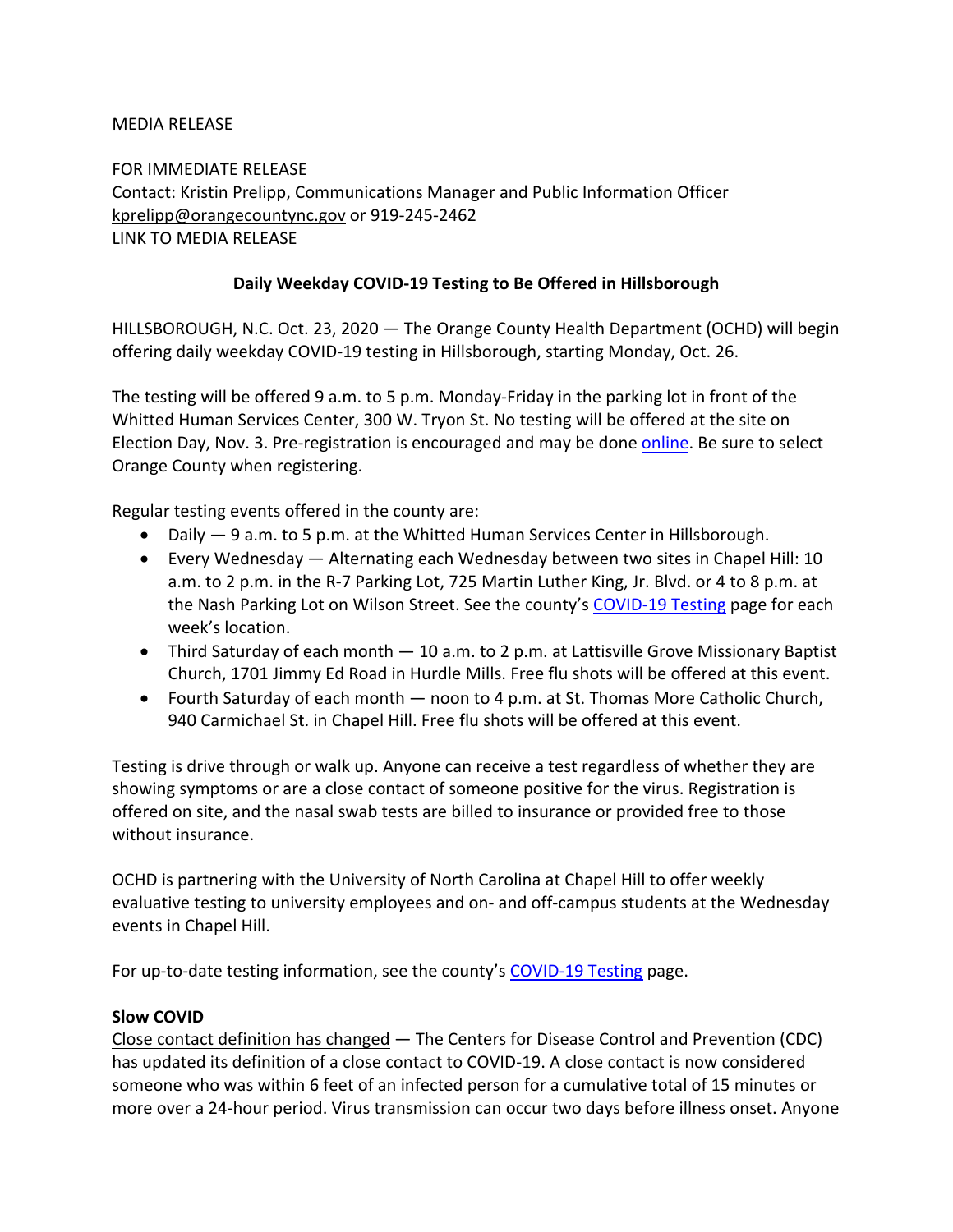who has had close contact with a person positive for COVID should be tested and should alert their close contacts of the possible exposure. The Orange County Health Department's communicable disease team had already been using this standard throughout the pandemic when determining close contacts.

Clusters from social gatherings ― In the past two weeks, North Carolina has seen an increase in COVID-19 clusters from social events and other gatherings, such as parties, family gatherings, weddings and funerals. The state now has guidance for hosts and guests of private gatherings. See the guidance in the attachments below. The state also now offers a weekly report on [clusters in the state. See the Outbreaks and Clusters page, available through the COVID-19](https://covid19.ncdhhs.gov/dashboard) North Carolina Dashboard page.

Exposure notification app ― You can help slow transmission of the virus by using the state's new SlowCOVIDNC Exposure Notification app. Download the app, enable your Bluetooth and Exposure Notification settings, and be notified if you have been in close contact with someone who has shared a positive COVID-19 test result in the app.

Once you opt-in to the notification system, you can also anonymously share a positive COVID-19 test result in the app. SlowCOVIDNC protects your identity and privacy while empowering you to protect yourself, your family, and your community.

Information on the app is available in [English](https://covid19.ncdhhs.gov/slowcovidnc) and [Spanish.](https://covid19.ncdhhs.gov/es/slowcovidnc-en-espanol)

## **Related documents**

- [Testing flyer \(English\)](https://www.orangecountync.gov/DocumentCenter/View/13350/SM_Covid19Flyer_OrangeCountyHD_WeekdayTesting_ENGLISH)
- [Testing flyer \(Spanish\)](https://www.orangecountync.gov/DocumentCenter/View/13351/SM_Covid19Flyer_OrangeCountyHD_WeekdayTesting_SPANISH)
- [Guidelines for Get-Togethers](https://files.nc.gov/covid/documents/guidance/NCDHHS-Guidelines-for-Get-Togethers.pdf)
- [Interim Guidance for Private Social Gatherings](https://files.nc.gov/covid/documents/guidance/NCDHHS-Interim-Guidance-for-Private-Social-Gatherings.pdf)

### **Image:**